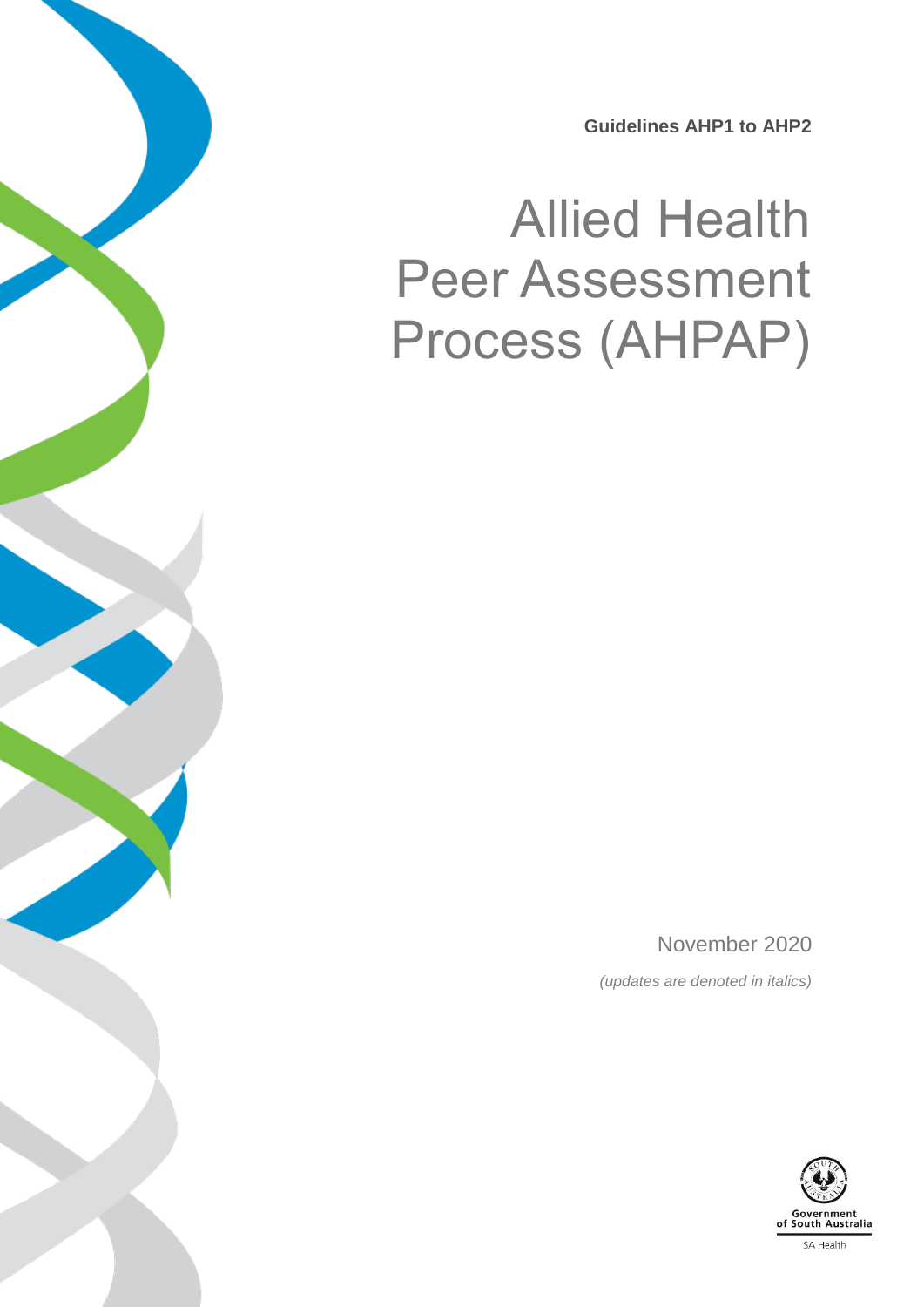# *This document is to be used as a guide only and must be read in conjunction with the Allied Health Professional Work Level Definitions prescribed in the South Australian Government Wages Parity (Salaried) Enterprise Agreement 2017 (the 'Enterprise Agreement').*

#### **Principles**

These guidelines are for **permanent** Allied Health Professionals (AHPs) and **temporary appointed**  AHPs, Managers and Human Resources staff for the Allied Health Peer Assessment Process (AHPAP) described in the Enterprise Agreement *2017 Appendix 6.*

- $>$  An application for peer assessment is the responsibility of either:
	- The **permanent employee** who has completed 12 months on the top increment at AHP1 (increment 5); or
	- The **temporary employee** who has completed a minimum of five (5) consecutive years of temporary contracted service OR for a non- metropolitan temporary appointed AHP, a period of not less than 3 years.
	- A Supervisor or Manager of an eligible **permanent** AHP1 may initiate an application for assessment for that employee without the need to complete 12 months at the top increment of AHP1.
	- A Supervisor or Manager of an eligible **temporary** AHP1 may initiate an application for assessment provided the temporary employee has a minimum of five (5) aggregate (collective) years of eligible temporary contracted service *OR for a non-metropolitan temporary appointed AHP, a period of not less than 3 years.*
- Applications will be lodged with and receipted by the *Human Resources Department of your Local Health Network (LHN)*
- $>$  The AHPAP Panel will include a profession specific Allied Health representative from another Local Health Network (at a minimum level of an AHP3) and a regional Allied Health Director or delegate. The Panel will also have a Human Resources representative as the Chair. Further Panel information is contained in the following section, *Role and Composition of the Allied Health Classification Assessment Panel*.
- $>$  The AHPAP panel will provide a detailed response (via the AHPAP Panel Form) for each application. This response form will be made available to the applicant to aid Performance Review & Development (PR & D) planning with his/her Manager and/or Professional Supervisor.
- $>$  The Panel may consider the information and assess with or without a discussion with the applicant/Manager.
- $>$  It is recommended that the requirements for this progression process (where possible) be considered as part of the PR & D plan for 12 months prior to the application being lodged.
- $>$  Following assessment should an applicant not progress to AHP2, the relevant Manager and/or Professional Supervisor is responsible for revising the application and PR & D Plan in consultation with the employee to address issues identified within the Panel Form.
- $>$  Following further progress of a collaboratively agreed application and PR & D Plan process, relodgement of an application can occur at any time. Re-lodgement processes are the responsibility of the applicant. Re-lodgement initiates a new application date.
- > For dispute processes, see Part 5.

Guidelines – Allied Health Peer Assessment Process – AHP1 to AHP2 November 2020HR-AH Guidelines+AHP1+to+AHP2\_Oct2020.docx 2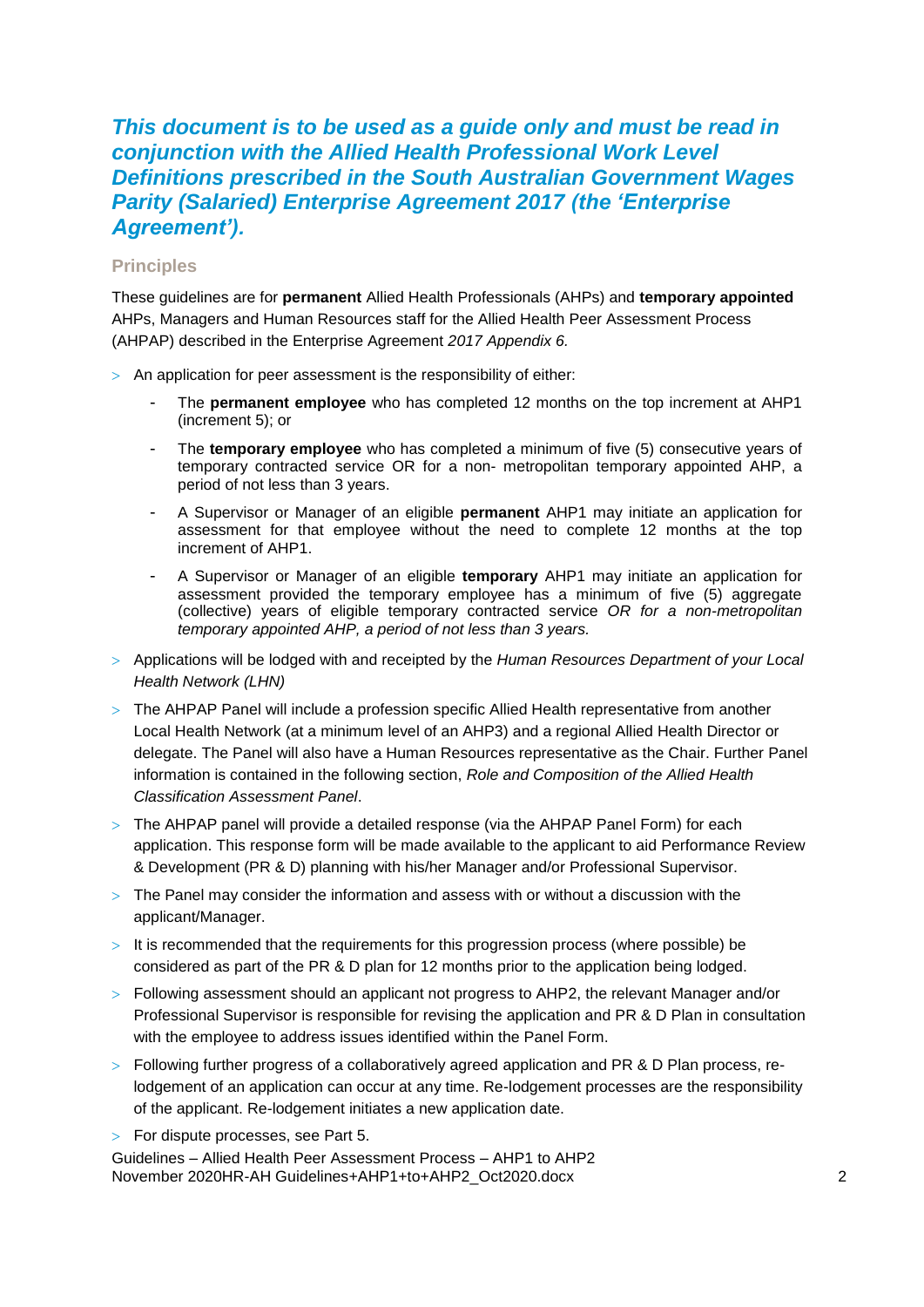$>$  This process does not remove or diminish the opportunity for an AHP to apply for a reclassification and is the recommended option if the position (not the applicant) is under classified. A reclassification application will be considered and determined in accordance with existing Agency (e.g. SA Health) policies and procedures.

## **Submitting of Applications**

 Completed applications should be submitted to *the Human Resources Department of your Local Health Network (LHN). The Human Resources Department will convene an appropriate panel to assess the application.*

#### **Role and Composition of the Allied Health Peer Assessment Panel**

- $>$  The Panel will comprise of:
	- A profession specific Allied Health representative (from the same profession as the applicant) at a level of AHP3 or above. It is recommended that the representative is from a different Local Health Network to ensure transparency and consistency across the *agency.*
	- A LHN Director or Manager of Allied Health.
	- A local HR consultant.
- The Chair of the panel (Human Resources consultant) is responsible for:
	- Setting panel dates including location, time, room bookings and computer and teleconference facilities.
	- Notifying the LHN Allied Health Director of panel dates, times and locations and the required Allied Health professional representatives.
	- Creating and forwarding a running sheet dealing panel times normally  $\frac{1}{2}$  hour per application to panel members.
	- Forwarding copies of applications to the panel members for consideration at least two weeks prior to the meeting dates.
	- Uploading the applicants personal details on the application form and save on a USB for use at the time of the panel meeting.
	- Collating the panel's comments against the Work Level Definition criteria
	- Collating the panel's comments and rating against the 5 Professional Criteria including an overall rating.
	- Sighting of the applicant's Performance Review and Development Plan or equivalent with detail of clinical performance outcomes over the previous 12 months and planning for the next 12 months.
	- Indicating on the Panel Form if the above criteria have been met or not.
	- Gaining further information from the applicant's Manager/Professional Supervisor to aid the determination if the panel is unable to agree on the applicant's accomplishment of the progression criteria.
	- For unsuccessful applications, being available for further discussion with the applicant and his\her Manager and/or Professional Supervisor to support PR & D planning processes, if further input is required. The Chair cannot independently overturn the panel's decision. The resubmission process is utilised to reconsider an application including relevant additional information.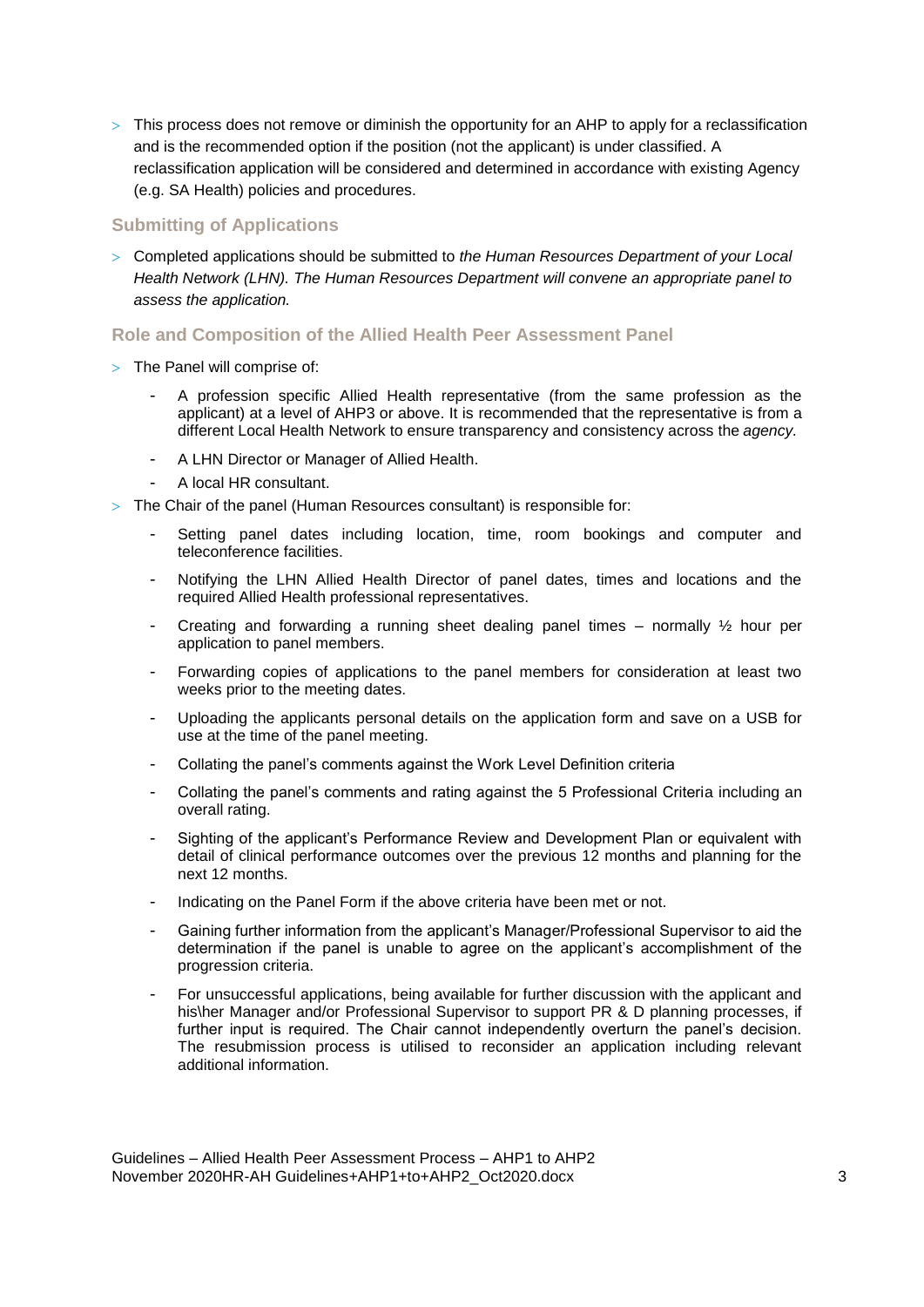- LHN Allied Health Directors will be responsible for:
	- Providing profession specific Allied Health representatives for each professional group requiring assessment (once confirmed by HR).
	- A LHN Director or Manager of Allied Health.

#### **Assessing Applications**

- $>$  The AHPAP Panel will assess the applicant's merit to progress to a new classification by:
	- **Part 1, successful achievement of all mandatory Work Level Definition criteria (1 - 6).**
	- **Part 2, overall achievement of satisfactory to excellent qualitative rating across the 5 Professional Criteria.**
	- Part 3. a current PR & D plan process.
	- **Part 4, considering the summary of employment history provided.**
- $>$  All submitted forms should be typed as scanning of handwritten documents decreases the legibility.

#### **Part 1: Assessment against Work Level Definitions**

- $>$  Comments and evidence sources must be supplied for each of the six  $(6)$  mandatory Work Level Definitions, preferably in a dot point format with a maximum of a half page per definition. Particular attention should be given to demonstration of the bold text components in the application form.
- $>$  Evidence sources can be the description of items such as work plans, reports, developed resources, evaluation processes/methods; evidence based practice/critical analysis processes, committee participation, recognition of professional expertise, peer reports, policy/service delivery development, policy/service delivery analysis, research projects and stated outcomes of any of these items. Evidence sources are to be referred to in order to demonstrate criteria achievement rather than attached to the application.
- The mandatory Work Level Definitions are:
	- a) Demonstration of **increased professional expertise, competence** and **experience** to perform any **standard professional** task within the discipline;
	- b) Demonstration of having **attained greater specialised knowledge** within the discipline;
	- c) Demonstration of the provision of **professional services** to client groups in circumstances requiring increasingly **complex practice skills**;
	- d) Demonstration of the exercising of **greater specialised/generalist knowledge** within the discipline and achieving of higher level **outcomes** under **reduced professional/clinical supervision** within the discipline;
	- e) Demonstration of the application of **professional judgement** to **select**;
	- f) and **apply** new and existing **methods** and **techniques**; and
	- g) Demonstration of **expertise** obtained through appropriate **professional development** and **operational experience** or **tertiary qualification(s)**, post graduate education or other formal qualification(s).
- $>$  A statement of support (or otherwise) is to be provided by the applicant's Manager and/or Professional Supervisor.
- $>$  The AHPAP Panel is able to seek further additional information to clarify achievement of Work Level Definition criteria.

Guidelines – Allied Health Peer Assessment Process – AHP1 to AHP2 November 2020HR-AH Guidelines+AHP1+to+AHP2\_Oct2020.docx 4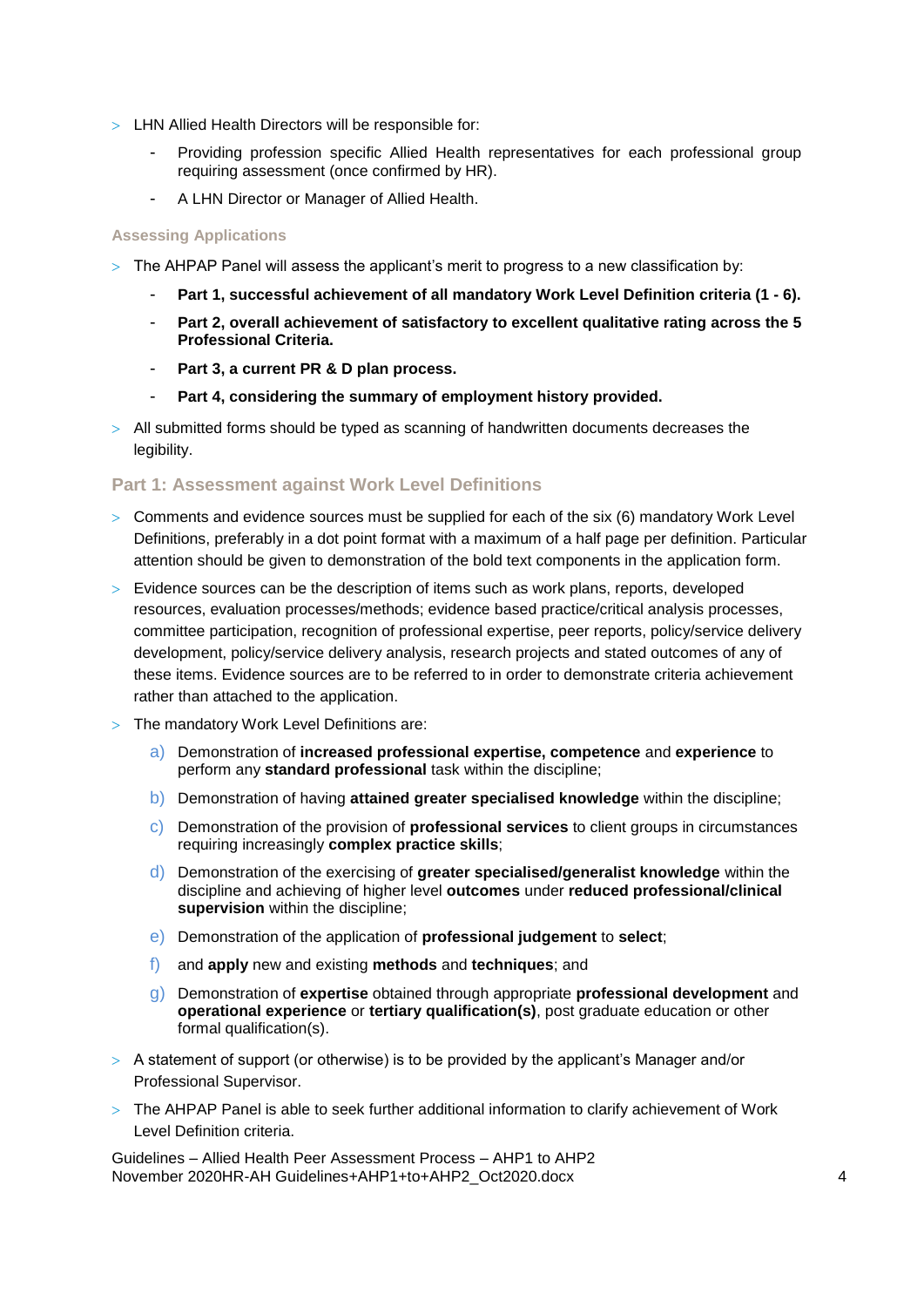# **Part 2: Assessment against Professional Criteria**

- $>$  The application will also be assessed by the AHPAP Panel against the professional attributes of performance, aptitude, experience, responsibilities and initiative of the Allied Health Professional. The preferred formatting is a series of dot points relating to each criteria to an overall maximum to 1 to 1  $\frac{1}{2}$  pages.
- > These attributes have been defined as follows:
	- a) **Performance**

The accomplishment of work assignments or responsibilities and contributions to organisational goals, including demonstrated approach, behaviour and professional demeanour (actions, attitudes and manner of performance).

#### b) **Aptitude**

The ability to learn or develop proficiency in the discipline.

c) **Experience**

The knowledge or skill acquired through professional involvement in or exposure to discipline-based situations or circumstances.

d) **Responsibilities**

Able to be entrusted with achieving, maintaining and/or evaluating an appropriate result.

e) **Initiative**

Readiness to embark on new ventures or to initiate actions to address needs or issues.

#### **Part 3: Performance Review and Development Plan**

- A complete and endorsed current copy of the applicant's Performance Review and Development Plan should be attached to the application form. This PR & D should consider clinical performance goals and outcomes over the previous 12 months and detail proposed training directions for the future 12 months.
- The applicant's Manager and/or Professional Supervisor must confirm (or otherwise) that the applicant has complied with all of the requirements of the Performance Review and Development Plan.
- $>$  If the Plan's compliance or availability cannot be confirmed, the Manager and/or Professional Supervisor must provide written details on why.
- $>$  If the applicant chooses not to supply a PR & D due to confidentiality concerns, the Manager and/or Professional Supervisor must supply a statement indicating the achieved performance goals and outcomes over the previous 12 months, particularly those of a clinical nature.

#### **Part 4: Summary of Employment History**

 $>$  To demonstrate the breadth of clinical experience, provide a brief summary of employment history of past and present roles with the main clinical responsibilities.

#### **Part 5: Allied Health Peer Assessment Process Outcome of Assessment**

- $>$  The AHPAP Panel will collectively take into account all information obtained via the assessment process to determine the outcome and indicate this on the Panel Form.
- The Chair of the Allied Health Peer Assessment Panel is responsible for:
	- completing the documentation inclusive of recording comments from the entire panel;

Guidelines – Allied Health Peer Assessment Process – AHP1 to AHP2 November 2020HR-AH Guidelines+AHP1+to+AHP2\_Oct2020.docx 5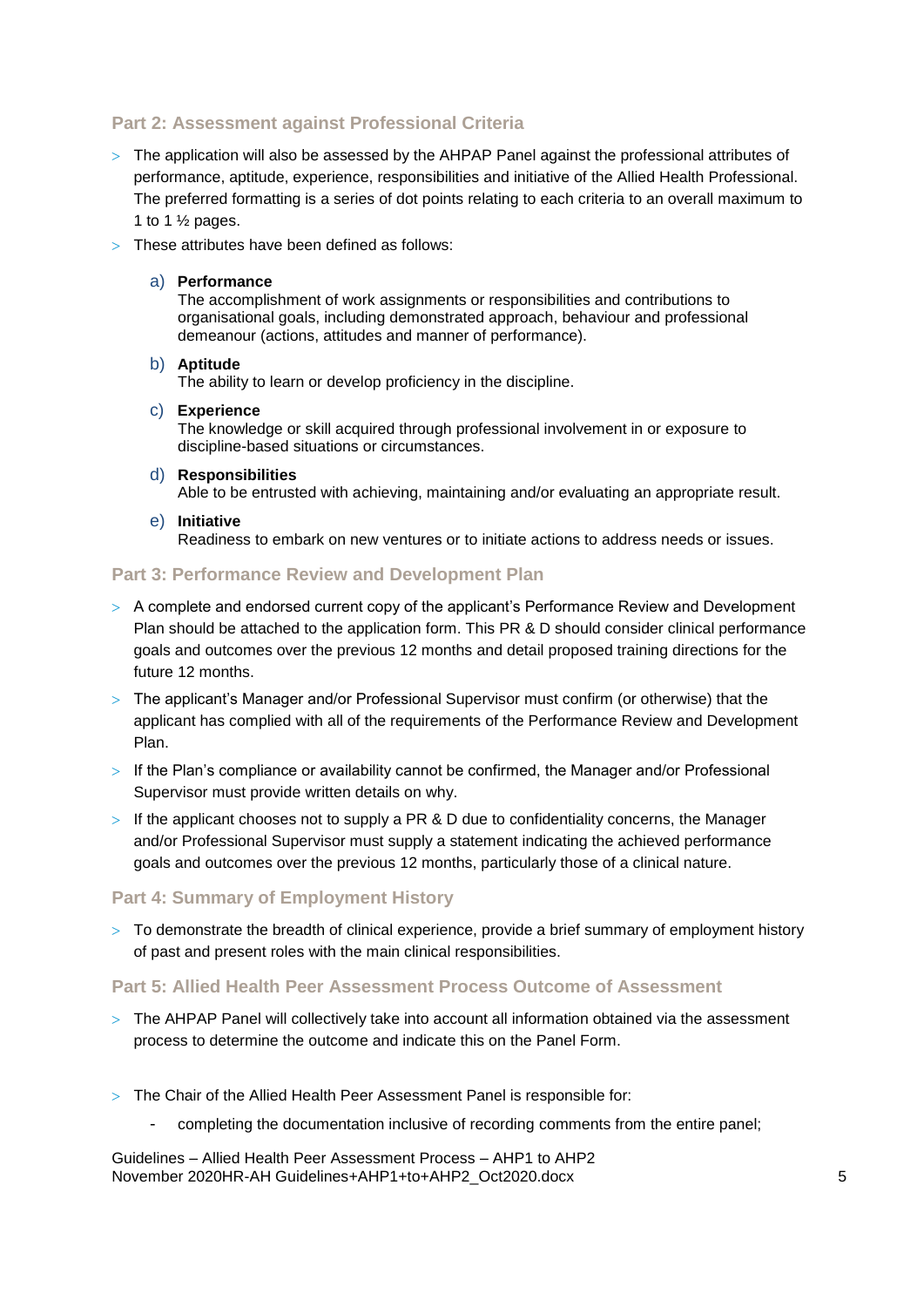- indicating the recommendation status; and
- gaining signatures from panel members.
- Forwarding the signed reports to the appropriate Delegate for consideration and approval.
- *Maintain copy of the report for Enterprise Agreement auditing purposes as required.*
- $>$  The appropriate Delegate will be the LHN Director of Workforce unless local processes for progression approvals differ. The Delegate is responsible for forwarding the signed document to the applicant's local HR.
- $>$  The LHN Human Resources will notify the applicant of the outcome utilising the Outcome Advice letter (successful/unsuccessful) template and include the Panel Report Form.
- THE LHN Human Resources will send the final outcomes of the AHPAP Panels to record on the database for Enterprise Agreement Auditing.
- $>$  For unsuccessful applications, the Chair of the Panel will be available for further discussion with the involved Manager and/or Professional Supervisor and applicant, if required, to assist planning for resubmission of the application.
- $>$  For unsuccessful applications the resubmission process is the preferred option for consideration of additional information. The alternative is the appeals process which follows the current local protocol and process of the Administration Grievance process (see below), and is based on the original application submission.

## **Effective Date of Operation**

Where the Allied Health Peer Assessment Process determines that an AHP is eligible for progression the date of operation for the new salary will be:

 $>$  For those progressing from AHP 1 to AHP 2 (increment 1), the date of operation will be either from the date of receipt of a completed application for assessment or the employee's incremental service date, whichever is the later.

If the application is supervisor or manager initiated, the date of operation for the new salary will be from the date of receipt of the **completed** application for assessment.

If applications are incomplete and unable to be assessed due to a lack of correct documentation e.g. PR & D or employment history not submitted, they will be returned to the applicant. The date of receipt will be from when a completed (assessment ready) application is received.

### **Appeals/Grievance Process**

Health Care Act: In accordance with Part 3 of the SA Health (Health Care Act) Human Resources Manual, an Administrative Grievance is able to be lodged with the Chief Executive, Department of Health after genuine conciliation attempts have been made at the local level.

For Public Sector Act employees, a review pursuant to Section 61 of the Public Sector Act is able to be lodged within 21 days from the date written notification of the outcome is received.

#### **Acknowledgments**

SA Health, Department for Correctional Services, Department for Families & Communities